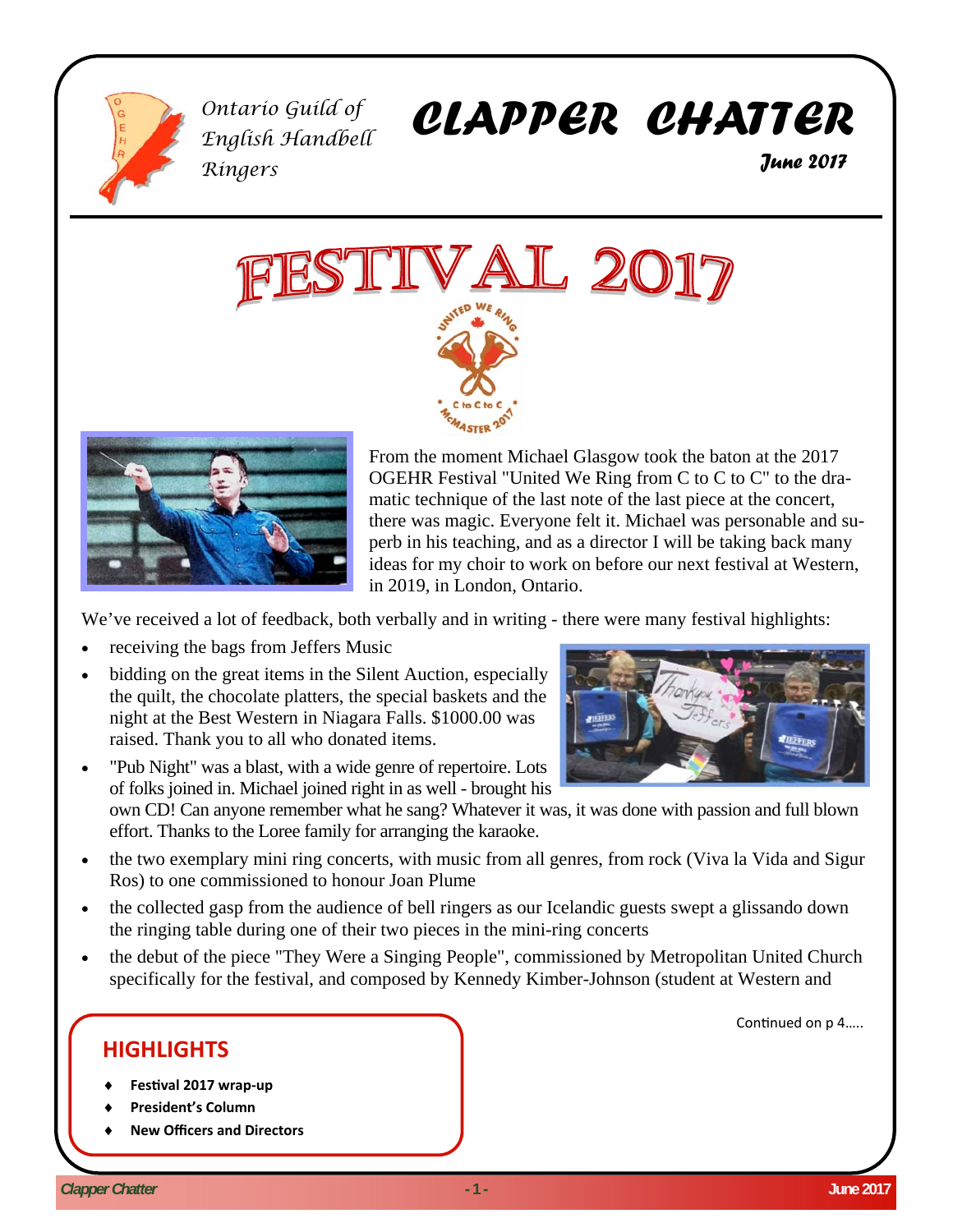## PUBLICATION INFORMATION

## **SUBMISSIONS**

Clapper Chatter welcomes your submissions. All submissions must be received by the following deadlines: September 30 (October issue), January 31 (February issue), May 31 (June issue).

#### **FORMAT**

Text in Microsoft Word and high resolution colour photos in .jpg format are preferred.

#### **REPRINT PERMISSION**

All material in this publication is copyrighted and may not be duplicated or reprinted without advance written permission.

#### **DISCLAIMER**

The views expressed in Clapper Chatter are not necessarily those of the Ontario Guild of English Handbell Ringers, nor does the appearance of products or services in advertisements constitute an endorsement by OGEHR.

#### **ADVERTISING**

Ad sizes and rates are available on request. Advertising must be submitted by the submission deadlines listed above. All final ad artwork must be saved in Adobe Acrobat PDF format. When preparing ads, use high resolution images and fonts, and set the Acrobat Preferences to embed the fonts and images at their original high resolution quality.

## **CLAPPER CHATTER EDITOR**

Please send all submissions to: Helen Coxon - Clapper Chatter Editor hcoxon@sympatico.ca 416-420-9660

## CONTENTS

| Nominating Committee News  10 |  |
|-------------------------------|--|
|                               |  |
|                               |  |

#### **MORE ON SUBMISSIONS**

A newsletter thrives or dies based on its content, so we need your input! Do you have a concert coming up, a review of a performance just accomplished, a significant event in the life of your bell choir, or a favourite piece of music that you would like to recommend to others? Send it in! Anything is fair game (subject to editorial review.) Accompanying photographs are encouraged, as they really liven things up.

Clapper Chatter will be published in two formats: in full colour on the website, with a link sent out via the email tree, and hard-copy in black and white mailed out to those who are not on the email list. If you are one of the latter, why not sign up for the email tree and get the full Clapper Chatter experience?

We want your feedback. Let us know what you like, or don't like, or would like to see, by emailing Helen at hcoxon@sympatico.ca

Submission deadline for the next issue: Sept 30, for publication Oct 15

A Clapper Chatter subscription is included with Individual, Honorary and Group OGEHR Memberships. Affiliate Members of OGEHR may also receive their own copy of Clapper Chatter by purchasing a subscription. To subscribe, Affiiliate Members may contact the Membership Secretary: J.-C. Coolen, 5 Naylor Lane Ajax , ON L1S 7S7, 905 683 5757, membership@ogehr.ca

Clapper Chatter is also distributed electronically via a download link sent out in the Thursday evening email digest.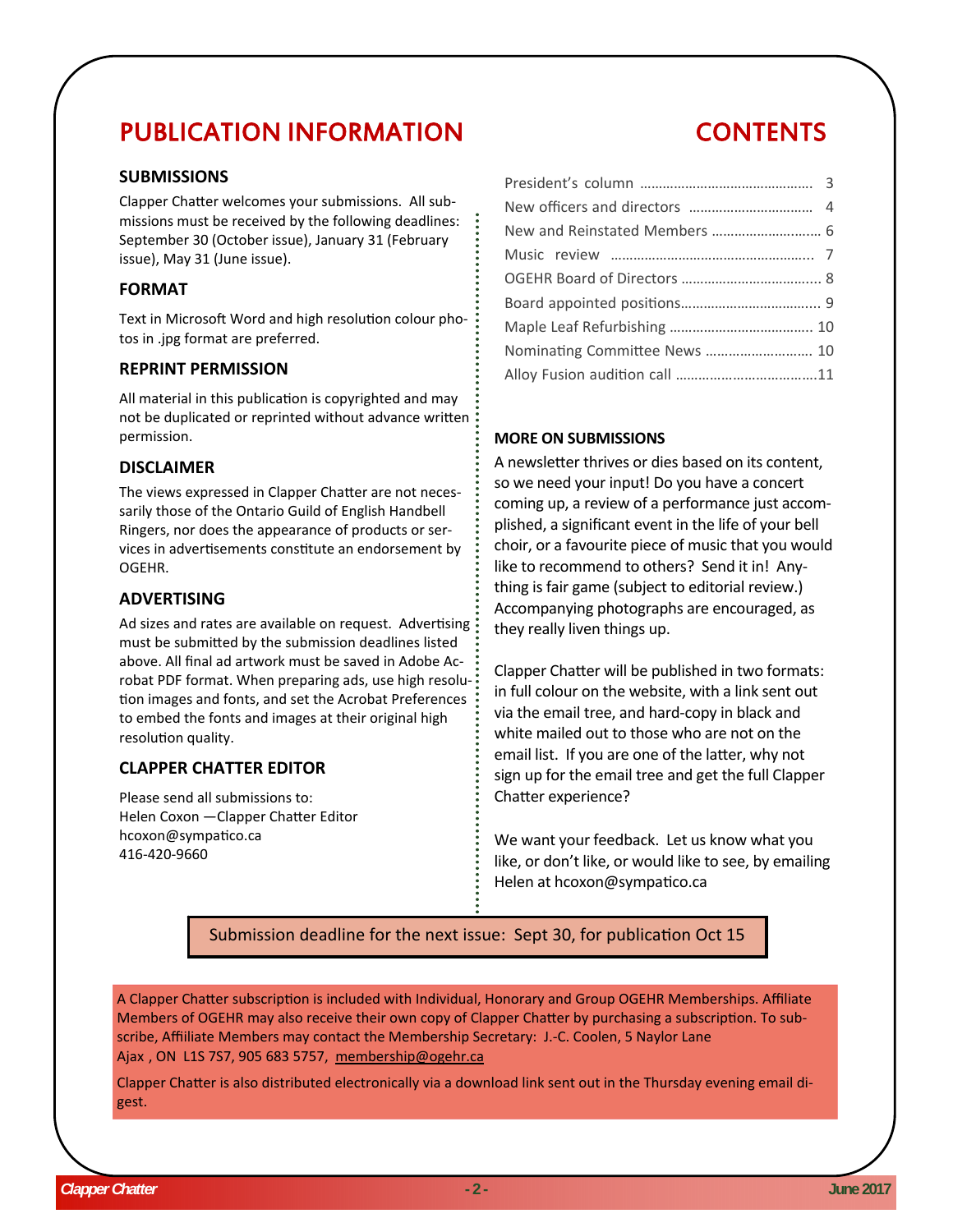## President's Column

## **J.‐C. Coolen**

## *Summer 2017—Experience the Magic of Ringing*

Do you remember how you felt when you heard a bell choir for the first time? When you rang a bell for the first time? When you rang music with other ringers for the first time?

For me, it was pure magic! Seeing and hearing the Pine Tree Academy Ringers perform William Payn's emotionally stunning Elegy grabbed me in a way nothing else has, and pulled me into a world of collaborative music-making that has enriched my life. When I'd been away from bells for a few years, the magic I experienced when ringing as a sub magnetically drew me back to this heavenly metal. Even today, 20 years later, whenever I pick up a bell, the magic of ringing energizes and transports me in ways nothing else does.

You know this magic, too. It's what brings you to rehearsal, what inspires you to perform, what urges you to get your own set of bells, what enthuses you to invite your friends to ring with you, what impels you to travel near and far (even to the other side of the world) to ring with like-minded magicians!

It's the magic over 300 of us experienced this past May at our biennial Festival in Hamilton. Whether it was ringing massed selections all together, or learning a new skill in a workshop, hearing the inspiring mini-ring performances, or meeting new people who are as passionate about this instrument as we are, Hamilton gave us a chance to participate in that magic together. (And a huge thanks to all the volunteers who worked tirelessly for countless hours to give us that experience!)

Your Guild supports you in experiencing that magic, and offers opportunities for you to connect with like-minded individuals, and to develop your own skills in this art form. We invite you to take advantage of the many Guild-sponsored opportunities in the coming year—Fall Workshops in Toronto, Ottawa and London; varied local Area programming throughout the year; and special programming surrounding the Annual Meeting next May.

If you're so inspired, we invite you to help out with the activities of the Guild, sharing that magic within our community. We have many opportunities to serve—check out our web site at www.ogehr.ca or contact our Nominating Committee Chair, Margaret Merkley, for more information and to volunteer.

It's my honour and privilege to serve as your President for the next two years. It's an exciting time in the Guild, as we pour our energies into engaging our Members and providing ringer and director development—in short, working to help you more fully experience, and share, the magic of ringing.

I encourage you to revel in this magic whenever you ring, and to freely and abundantly share this magic—by performing, by developing your skills, and by inviting and including new ringers in your circle of ringing.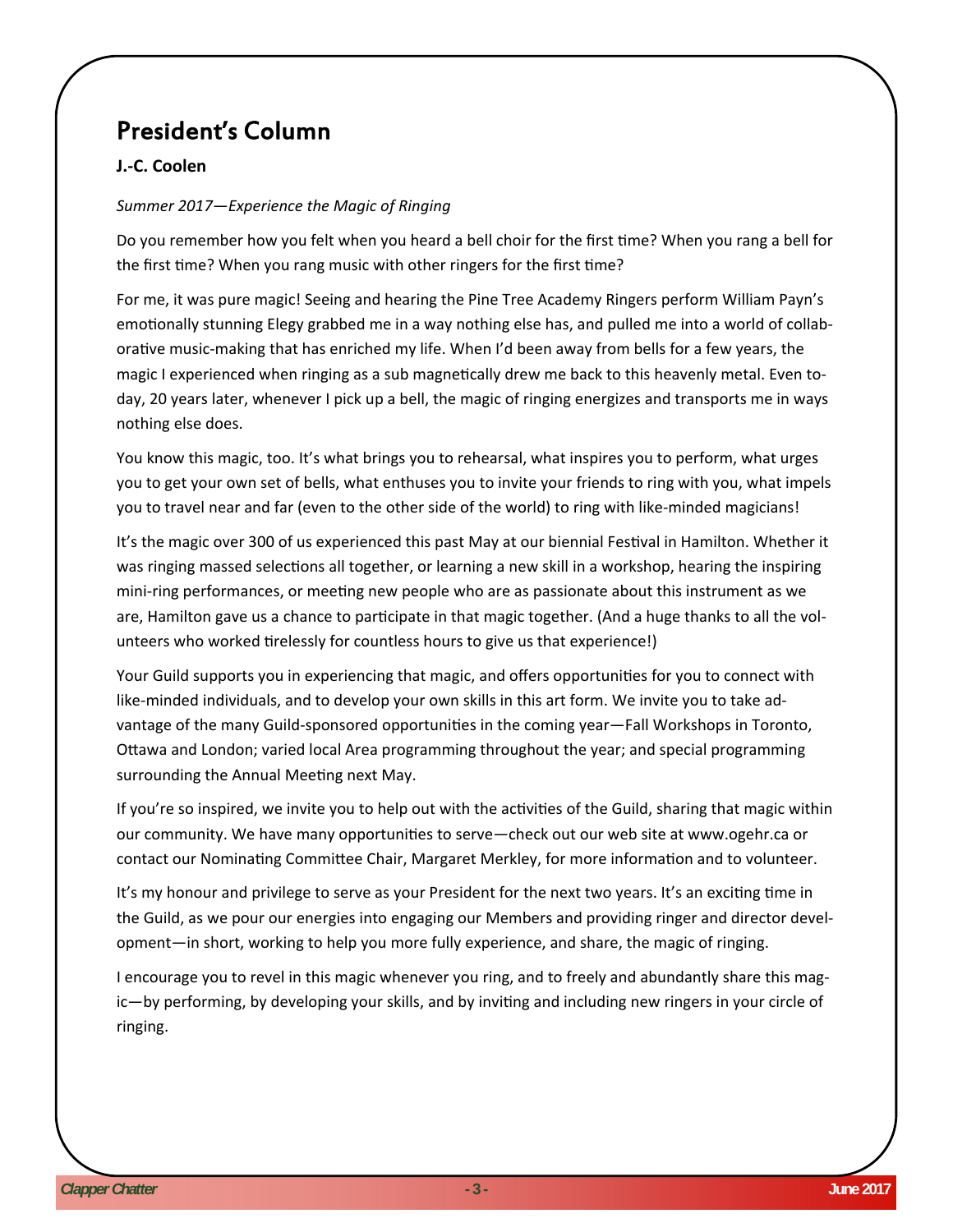## (*Continued from p1*)

Organ Scholar at Metropolitan). Michael promised to help her get the piece published - so watch for it!

- the amazing food
- the final concert the best we have had. Everyone LOVED the performance the variety of music genres and styles was much appreciated by both the ringers and the audience.

A special thank you from the festival committee goes out to Barbara Neal for arranging the interview with Annette Hamm on CHCH TV Morning Live, and the coverage we received from the Hamilton Spectator. The entire event was very well organized, with everything smoothly in place to allow the registrants to have a great time and receive maximum benefit from the program. Thank you, committee members, for a \*great\* job!



## MEET YOUR NEW DIRECTORS AND OFFICERS

*At the OGEHR Annual MeeƟng, which took place as part of the fesƟval in Hamilton, a number of key posiƟons were elected or appointed. Here's a brief introducƟon to some of them ‐ we'll introduce the rest in the next issue.* 



Joan

**JOAN BOLAM** is a new Director on the OGEHR Board, elected to a full three-year term by the Members at the 2017 Annual Meeting. Her current assignments include chairing the Area Representatives Committee, and serving as Vice-Chair of the Nominating Committee. Joan also continues as the West Area Representative, a position she has held since 2014.

Joan is the director of Ring Salvation! at the Salvation Army Church in London, ON. She took the Handbell Training program at the International Music Camp under the leadership of Fred Merrett, and rang with a Seniors Choir in London, before recruiting and training ringers in 2003, using 100-year-old John Taylor and Sons handbells handed down through the Bolam family. In 2008, she acquired a 3 octave set of Schulmerich Handbells and in 2016 purchased 2 octaves of Schulmerich Melody Chimes. Joan also rang under the leadership of Winnagene Hatch at Mt. Zion United Church and presently rings with Alan Davidson at Lambeth United Church. Joan was the Festival Coordinator for the 2013 OGEHR Festival in London, instigating the first Silent Auction at that Festival, and organized the Silent Auctions for the 2015 Festival in Peterborough and the 2017 Festival in Hamilton.

Joan has attended a number of OGEHR Festivals, national Ringing Link Festivals and 4 International Handbell Symposia, and is pleased to have handbell friends all over the world. Joan and her husband Alan have 4 married daughters and 8 grandchildren, and are both involved in other musical activities and leadership roles at the Salvation Army Church.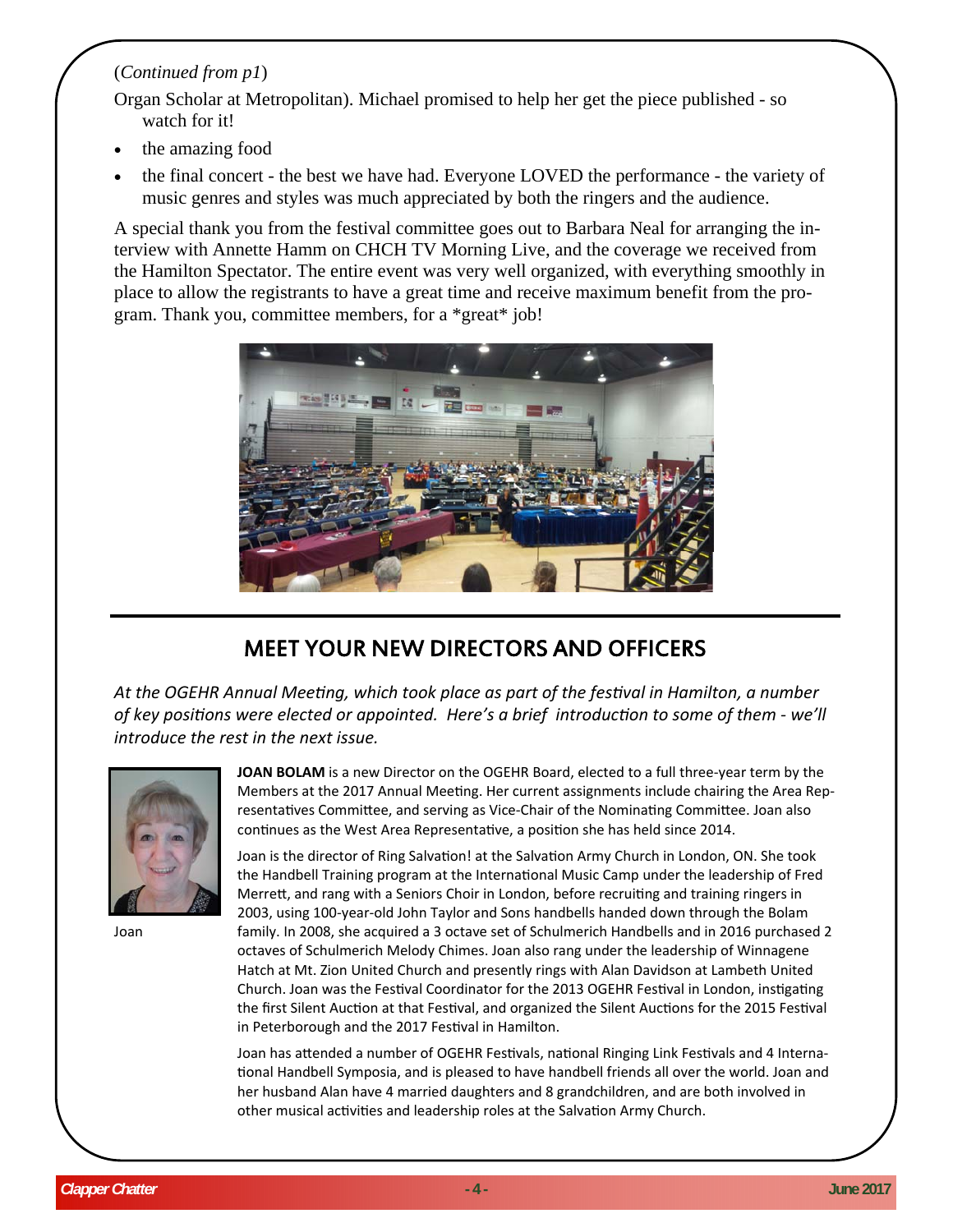

Mary

**MARY LOREE** is the Guild's new Corresponding and Recording Secretary, elected to that position at the 2017 Annual Meeting. She has served on the Board as a Director since February 2017. Her previous OGEHR involvements have included serving on the 2013, 2015 and 2017 Festival Committees, including serving as Festival Coordinator in 2015 and 2017.

Mary has called the Burlington, Ontario, area home since moving there from Saskatchewan as a teenager. Her life has centred around several areas: family, church, teaching and music. Her working career after university began in a genetics research lab at McMaster. However, once her family began, music became the focus. She has been a ballet accompanist, but teaching piano was her focus for many years, including a two year stint teaching on the Canadian Air Force base in Baden, Germany. When her three children all reached school age, it seemed that a 'day job' would work better with her family's schedule. She dusted off the science degree, returned to university to attend the Faculty of Education at U of T and began a career as a grade 7 and 8 math and science teacher until she retired.

Bells entered Mary's life at a Christmas concert at her mother's church in the late '90s. What an opportunity – making beautiful music with other musicians. She subsequently joined Wellington Square Handbells in Burlington and even directed the choir for several years. She now plays with Christ Church in Mississauga and continues to enjoy the music making and the camaraderie of a handbell choir.



Margaret

**MARGARET MERKLEY** is the Guild's new Vice-President. She has served on the Board as a Director since 2013. During that time, her assignments have included chairing the 2015 and 2017 Festival Committees, and serving as Vice-Chair of the Nominating Committee. Her current assignments include chairing the 2017 Festival, Honorary Membership and Nominating Committees.

Margaret lives in Kingston, Ontario and rings with the Limestone Ringers. She taught for 32 years with the Scarborough Board and then the Limestone District School Board; and is presently an Adjunct Professor at the Faculty of Education, at Queen's University. She is an active volunteer in the Kingston community and at Edith Rankin Memorial United Church. Marg enjoys running, reading, gardening, bee keeping, and cottage life especially when accompanied by her husband Peter, her two daughters, or one of her five grandchildren.



**JENNIFER BELL** is the Guild's new Treasurer, elected to that position at the 2017 Annual Meeting. She has served on the Board as a Director since February 2017.

Jennifer is an accountant based in downtown Toronto. She started ringing handbells at Lorne Park Baptist Church in Mississauga, and currently rings with The Bronze Foundation in Toronto.

Jennifer



**YASMINE KHERRAJI** is a new Director, appointed by the Board this June to complete the 2018 Director term which became open with the resignation of Laurie Karasmanis. She has previously served the Guild as a member of the Education Committee, and her current assignments include chairing that Committee.

Yasmine is an elementary school teacher in Lindsay, Ontario. She has been playing handbells in community choirs for a little over 5 years, and currently rings in UnBELLievable in Peterborough. Thanks to the OGEHR Instrument Loan Program, she has started a handchime program at her school, for junior and intermediate students.

Yasmine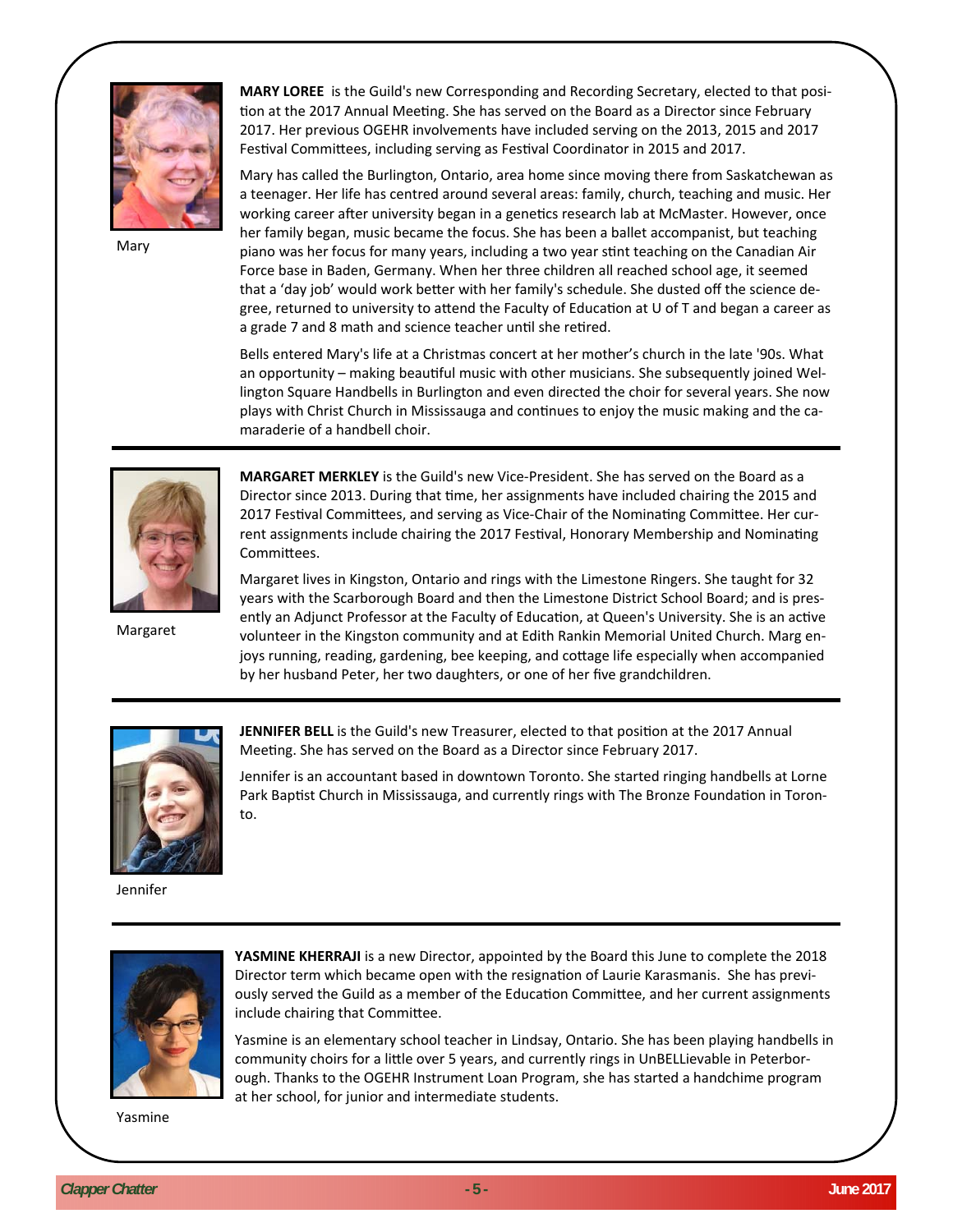## Welcome, New and Reinstated Members

We welcome new and reinstated Members of the Guild! We're glad to welcome you, or welcome you back, into the Guild family.

We encourage all Members of the Guild to reach out to the new Members in your vicinity. Welcome them personally, and offer your support, encouragement and assistance to them as they grow and develop as handbell musicians. J.-C. Coolen

## **New Member**

## *Affiliate*

## *East*

#### **Knox Presbyterian Church (Vankleek Hill ON)**

Wendy Barton (Vankleek Hill ON) Angela Dainty (Hawkesbury ON) Carol Hague (Hawkesbury ON) Bobby (Roberta) Hall (Vankleek Hill ON) Carol Hall (Vankleek Hill ON) Reginald Harden (Vankleek Hill ON) Rosemary Harden (Vankleek Hill ON) Helen Howes (Vankleek Hill ON) Laurie McFall (Lachute QC) Karin Mode (Vankleek Hill ON) Ann Peters (Vankleek Hill ON) Elita Primeau (Alfred ON)

## **Reykjanesbaer Music School (Reykjanesbaer, Iceland)**

Jon Asgeirsson (Reading MA) Astthor Baldursson (Reykjanesbaer ) Jon Bodvarsson (Reykjavik ) Thorarna Salome Brynjolfsdottir (Reykjavik) Sandra Rún Jonsdottir (Sandgerdi) Margret Vala Kjartansdottir (Reykjanesbaer) Sebastian Klukowski (Sandgerdi) Ragnheidur Eir Magnusdottir (Reykjanesbaer) Karen Sturlaugsson (Reykjanesbaer ) Sigurvinthór Sveinsson (Reykjanesbaer ) Arnur Freyr Valsson (Reykavik )

## *Central East*

## **Bowmanville Seventh‐day AdvenƟst Church**

Deborah (Debbie) McMackin (Pickering ON)

## **Bronze FoundaƟon, The (Toronto ON)**

Jennifer Bell (Toronto ON)

## *Central*

**Vaughan Community Church (Vaughan ON)** Byung-Hak Lee (Thornhill ON)

## *West*

**Metropolitan United Church (London ON)** Sara McDougall (London ON)

## *Org'n Flat Fee (Aff)*

## *East*

Reykjanesbaer Music School (Reykjanesbaer, Iceland ) *Central* Vaughan Community Church (Vaughan ON)

## **Reinstatement**

## *Individual*

## *Central East*

Cathleen Chan (Markham ON) Priscilla Li (Scarborough ON)

*Central West* Nicole AnƟdormi (Mississauga ON)

## *Affiliate*

## *East*

## **Bridge Street United Church (Belleville ON)** Mitchell Cox (Castleton ON)

## *Central West*

## **Royal York Road United Church (Toronto ON)**

John Agnew (Toronto ON) Brenda Bailie (Toronto ON) Helen Coxon (Etobicoke ON) David Hoyle (Etobicoke ON) Susan Jackson (Toronto ON) Karen Marshall (Toronto ON) Lydia Pedersen (Toronto ON)

## *West*

## **Metropolitan United Church (London ON)**

Ruth Baker (London ON) Bill Burdick (London ON) Lauren Burdick (London ON) Rob Cairns (London ON)

## *West*

## **Metropolitan United Church (London ON)**

Laurel Hoover (London ON) Sydney Jones (London ON)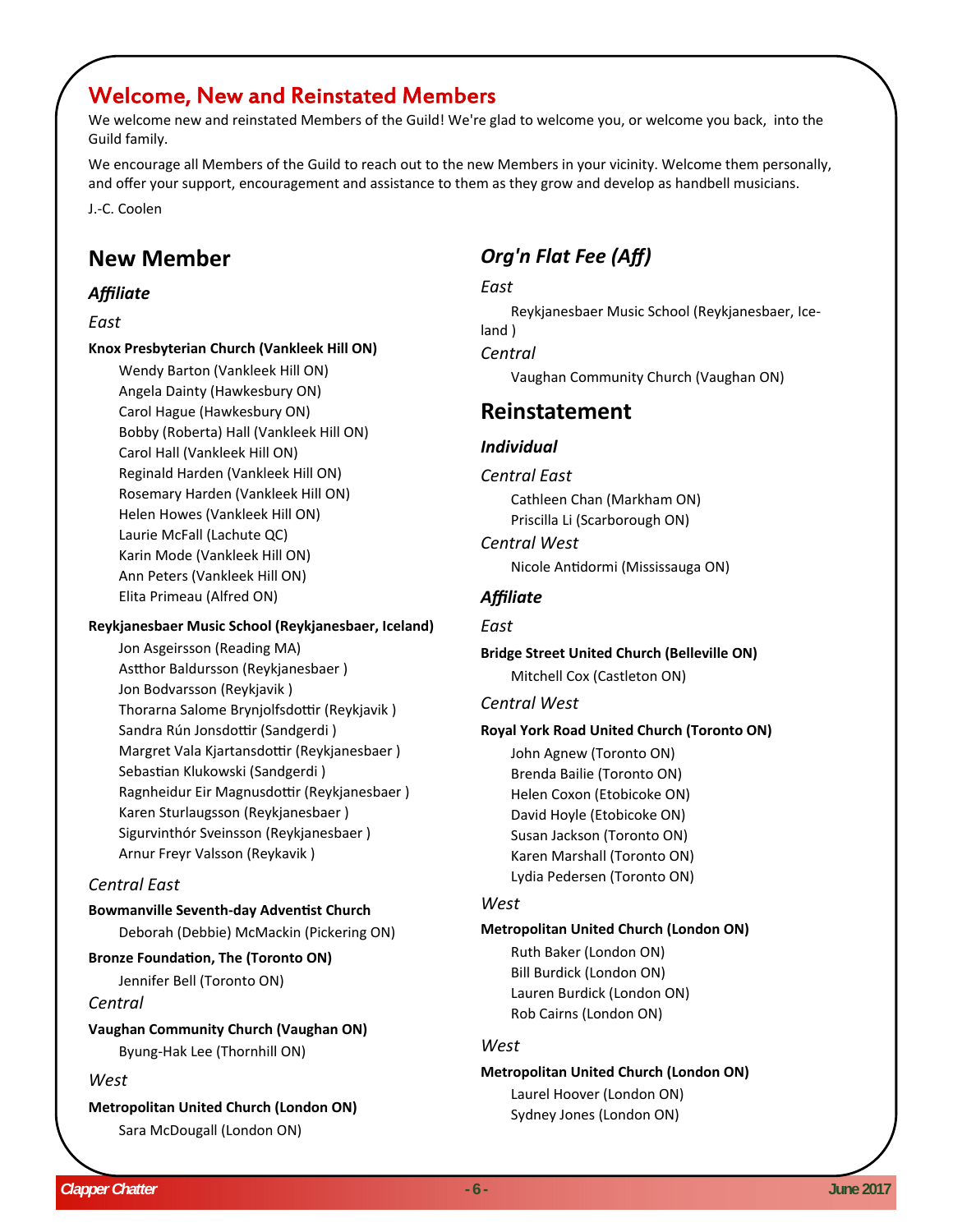Kennedy Kimber-Johnson (London ON) Jane Macdonald (Dorchester ON) Kathy Milligan (London ON) Debbie Obokata (London ON) Barb Sadler (London ON) Clara Tuckey (London ON)

#### *North East*

**Joybells (Barrie ON)** Rochelle Mulholland (Barrie ON)

## *Org'n Flat Fee (Aff)*

#### *East*

Knox Presbyterian Church (Vankleek Hill ON) *Central West* Royal York Road United Church (Toronto ON) *West* Metropolitan United Church (London ON) *North East*

Joybells (Barrie ON)

## **Music Review**

#### By Margo Tant

The OGEHR's music lending library is a treasure trove of sacred and secular music, with works for bell choirs of all sizes and skill levels. The added bonus is that borrowing music is risk-free and free of charge and is a great way to supplement a choir's repertoire without investing precious music budget dollars.

I direct a 2-octave Tin level bell choir and the OGEHR music lending library has been an invaluable resource. Every six months or so I dip into the collection and find a new musical gem to try out. One of my most recent picks has been "Sweet Hour of Prayer" arranged by Sandra Eithun, published by Choristers Guild. We performed the work in April of this year with great success.

Graded as Level 1, this is a gently paced and sweetly musical arrangement of the well-known hymn. Written in 3/4 time, it starts with fullmeasure cluster chords, which eases the ringers into the music and then introduces the main theme using simple quarter and half note phrasing with the melody in the upper treble voice. There are no bell changes and only a few simple but effective dynamic and tempo markings. Note-value damping is used throughout, with occasional tied notes and short segments of *Let Vibrate* that are intuitive to the phrasing. The arrangement includes a short internal repeat, but a longer internal repeat of the two middle pages also works well and provides about three minutes of music.

The piece fit well with our technical abilities and provided an opportunity to focus on expression and phrasing, as well as precision ringing and ensemble playing. We gave a strong performance that was well received by the congregation. We came away with a renewed sense of confidence, ready for the next challenge. I would recommend this composition for any beginner bell choir looking for a ringer-friendly piece to perform as a prelude, offertory interlude, or short anthem.

Publisher: Choristers Guild

Code: CGB575

Arranger: Sandra Eithun

Octaves: scored for 2- octaves (15 bells) or 3-octaves (22 bells).

A separate edition for 3, 4 and 5 octaves is also available, code CGB576

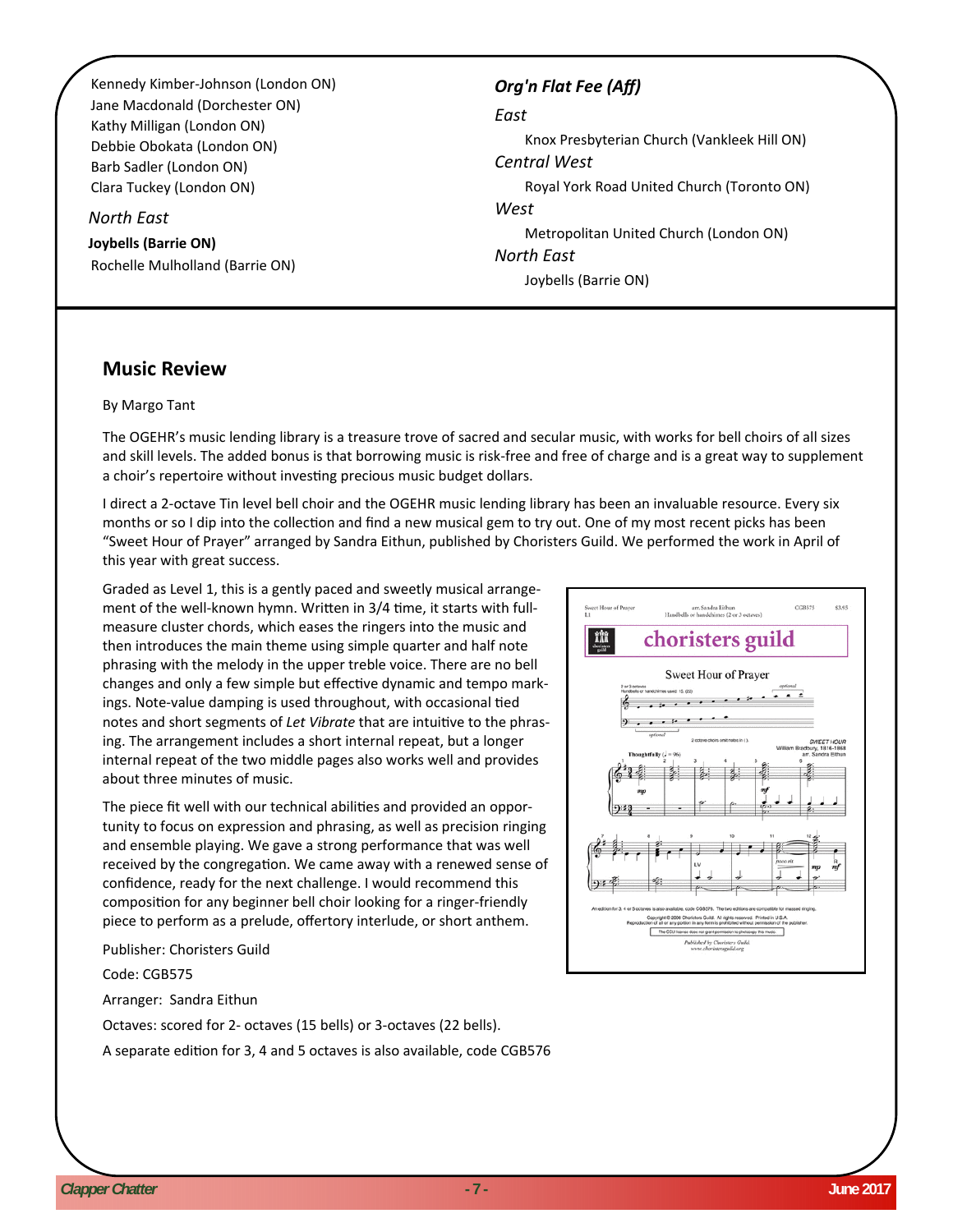## OGEHR Board of Directors

**Data as of June 24, 2017**

**Directors (Year of Term Expiry\*)**

*Officer Position(s) \*Terms expire at the adjournment of the Annual Meeting*

Committee Chairships; Guild Representatives to external committees

| <b>President Directors</b>                                                                                              |                                                    |                                                  |
|-------------------------------------------------------------------------------------------------------------------------|----------------------------------------------------|--------------------------------------------------|
| J.-C. Coolen ('19)<br>President: Membership Secretary<br>Chair: Board;                                                  | (905) 683-5757<br>jcoolen@sympatico.ca             | 5 Naylor Lane<br>Ajax, ON L1S 7S7                |
| <b>Margaret Merkley ('19)</b><br>Vice-President<br>Chair: 2017 Festival Honorary Membership; Nominating                 | (613) 532-8490<br>margandpetermerkley@gmail.com    | 53 Shieling Crescent<br>Kingston, ON K7M 4M7     |
| < <vacant>&gt; ('19)<br/><b>Past President</b></vacant>                                                                 |                                                    |                                                  |
| <b>Directors</b>                                                                                                        |                                                    |                                                  |
| Mary Loree ('18)<br><b>Corresponding and Recording Secretary</b><br>Handbell Guilds of Canada Additional Representative | (905) 637-0105<br>mary@loree.mygbiz.com            | 701 George Street<br>Burlington, ON L7R 2V8      |
| Jennifer Bell ('20)<br><b>Treasurer</b>                                                                                 | (647) 407-7041<br>jennifer.bell@alumni.utoronto.ca | 524-628 Fleet Street<br>Toronto, ON M5V 1A8      |
| Joan Bolam ('20)                                                                                                        | (519) 473-7887<br>jabolam@rogers.com               | 32-681 Commissioners Road<br>London, ON N6K 4T9  |
| Chair: Area Representatives; Vice-Chair: Nominating                                                                     |                                                    |                                                  |
| Janis Cowie ('20)                                                                                                       | (905) 891-1650<br>jlcowie@rogers.com               | 1406 Saginaw Crescent<br>Mississauga, ON L5H 1X5 |
| Chair: 2019 Festival                                                                                                    |                                                    |                                                  |
| Terry Head ('19)                                                                                                        | (519) 476-2077<br>terryhead42@gmail.com            | 1903-433 King Street<br>London, ON N6B 3P3       |
| Chair: Programs, Fall Workshop                                                                                          |                                                    |                                                  |
| Yasmine Kherraji ('18)                                                                                                  | (705) 928-0452<br>y_kherraji@hotmail.com           | 1 Andrew Drive<br>Lindsay, ON K9V 5S2            |
| <b>Chair: Education</b>                                                                                                 |                                                    |                                                  |
| Ken Whatman ('19)                                                                                                       | (519) 872-2026<br>kenwhatman@yahoo.ca              | 1903-433 King Street<br>London, ON N6B 3P3       |
| <b>Chair: Communications</b>                                                                                            |                                                    |                                                  |
| Linda Wilson ('18)                                                                                                      | (647) 808-1057<br>lindawilson99@gmail.com          | 19 Colonial Avenue<br>Scarborough, ON M1M 2C3    |
| <b>Chair: Governance</b>                                                                                                |                                                    |                                                  |
| < <vacant>&gt; ('19)</vacant>                                                                                           |                                                    |                                                  |

*<<to be assigned>>*

Chair: Finance, Document Retention Review, Festival Bursary Policy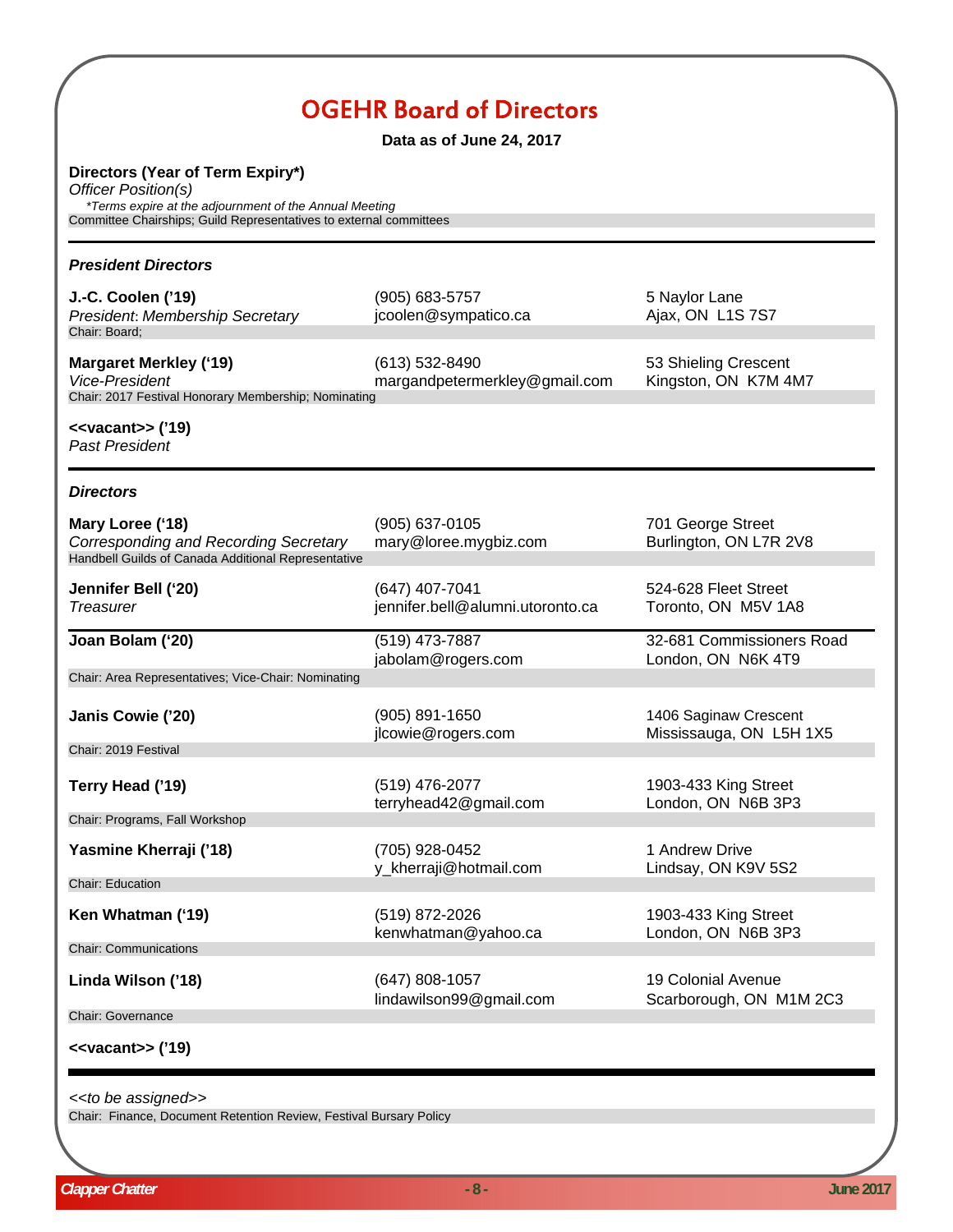## OGEHR Board-appointed Positions

#### **Data as of June 24, 2017**

#### **Name**

*Position (Year of Term Expiry\*, where applicable) \*Terms expire at the adjournment of the Annual Meeting, except as otherwise noted*

#### *Area Representatives*

*East Representative ('17)* judyking46@gmail.com Perth, ON K7H 3C8

**Cheryl McFarlane** 127 Bagot Street *Central East Representative ('19)* oliver.mcfarlanec@gmail.com Cobourg, ON K9A 3E9

**Sandra Thompson** (905) 473-1975 33 Mill Street

**Mark Matterson** (905) 822-6934 2338 Brookhurst Road *Central West Representative ('20)* mmatterson@rogers.com Mississauga, ON L5J 1R2

*West Representative ('18)* jabolam@rogers.com London, ON N6K 4T9

**Shirley Reinders Comparent Comparent Comparent Comparent Comparent Comparent Comparent Comparent Comparent Comparent Comparent Comparent Comparent Comparent Comparent Comparent Comparent Comparent Comparent Comparent Co** *North East Representative ('20)* reindersshirley@gmail.com Meaford, ON N4L 1W6

**<<vacant>>** *North West Representative ('18)*

#### *Communications*

**Barb Cogan bigger and Cogan** (905) 785-1556 **6938 Hickling Crescent** Social Media Coordinator ('18) barbcogan@hotmail.com Mississauga, ON L5N 5A9

**Helen Coxon Example 2018** (416) 420-9660 **61 Wheatfield Road** 

#### *Education*

#### *Fall Workshop*

Lynne Current **Current** (613) 833-1842 **2293 Wilhaven Drive**<br>
Fall Workshop Coordinator (2018-11-30) lynnecurrent@sympatico.ca Cumberland, ON K4C 1L1 *Fall Workshop Coordinator (2018-11-30)* lynnecurrent@sympatico.ca

#### *Festival Coordinators*

**Mary Loree Contract Contract (905) 637-0105 701 George Street** 2017 Festival Coordinator ('18) mary@loree.mygbiz.com Burlington, ON L7R 2V8

**Gail Bowes** (613) 565-4972 125 Blackburn Avenue 2019 Festival Coordinator ('20) bowes125@hotmail.com Cttawa, ON K1N 8A6

**Kathleen King Martin**<br>
South Representative ('19) <br>
kathleenkingmartin@hotmail.com Kitchener, ON N2N 3J8 **South Representative ('19)** kathleenkingmartin@hotmail.com

**Judy King Example 20 Transformation (613) 326-0811 1967** Drummond Conc 4C, RR6

**Central Representative ('18)** st1975@rogers.com Mount Albert, ON L0G 1M0

**Joan Bolam** (519) 473-7887 32-681 Commissioners Road

**Man-Yee Sun** (519) 722-1301 267 Mary Street *Email Coordinator ('19)* manyee.sun@gmail.com

*Webmaster ('19)* boltebab@gmail.com Perth, ON K7H 1B8

*Newsletter Editor ('18)* hcoxon@sympatico.ca Etobicoke, ON M8V 2P5

**Barbara Bolte Contract East** (613) 264-1131 **59 Beckwith Street East**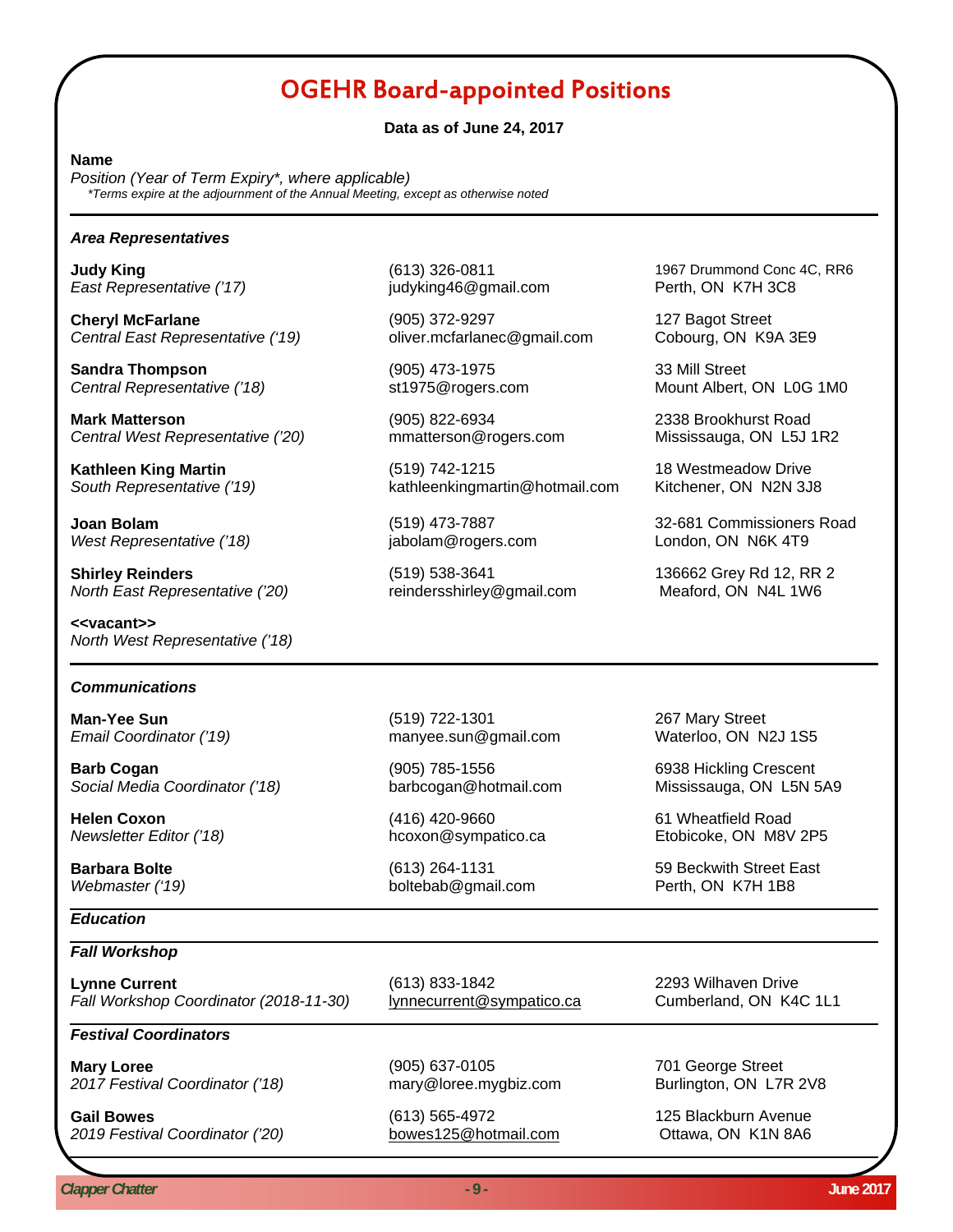## *Finance*

**<<vacant>>** *Audit Coordinator*

#### *Programs*

*Instrument Loan Program Coordinator ('18)* barbara\_musicchild@yahoo.ca Everett, ON L0M 1J0

*Music Lending Coordinator ('18)* debisproule@gmail.com Burlington, ON L7S 2M2

**Barbara Peaker** (519) 940-1862 7 Trillium Trail **Debi Sproule Constant Constant (905) 634-4589** 2-1275 Stephenson Drive

## *Experience the Magic* **NominaƟon CommiƩee News**

Experience the magic of connecting with other ringers by getting involved with OGEHR activities. Thanks to the many volunteers who have stepped forward to take on roles within the OGEHR Board we have a solid, excellent group of people in place for this coming year.

We are still looking for are people to sit on the following Standing Committees, as "at large" members:

- CommunicaƟon two
- EducaƟon one
- Governance three
- Program one

The Chairs for each of these committees are in place and they are looking for input and ideas from you. If you are interested in taking on any of these positions please contact Margaret Merkley at margandpetermerkley@gmail.com.